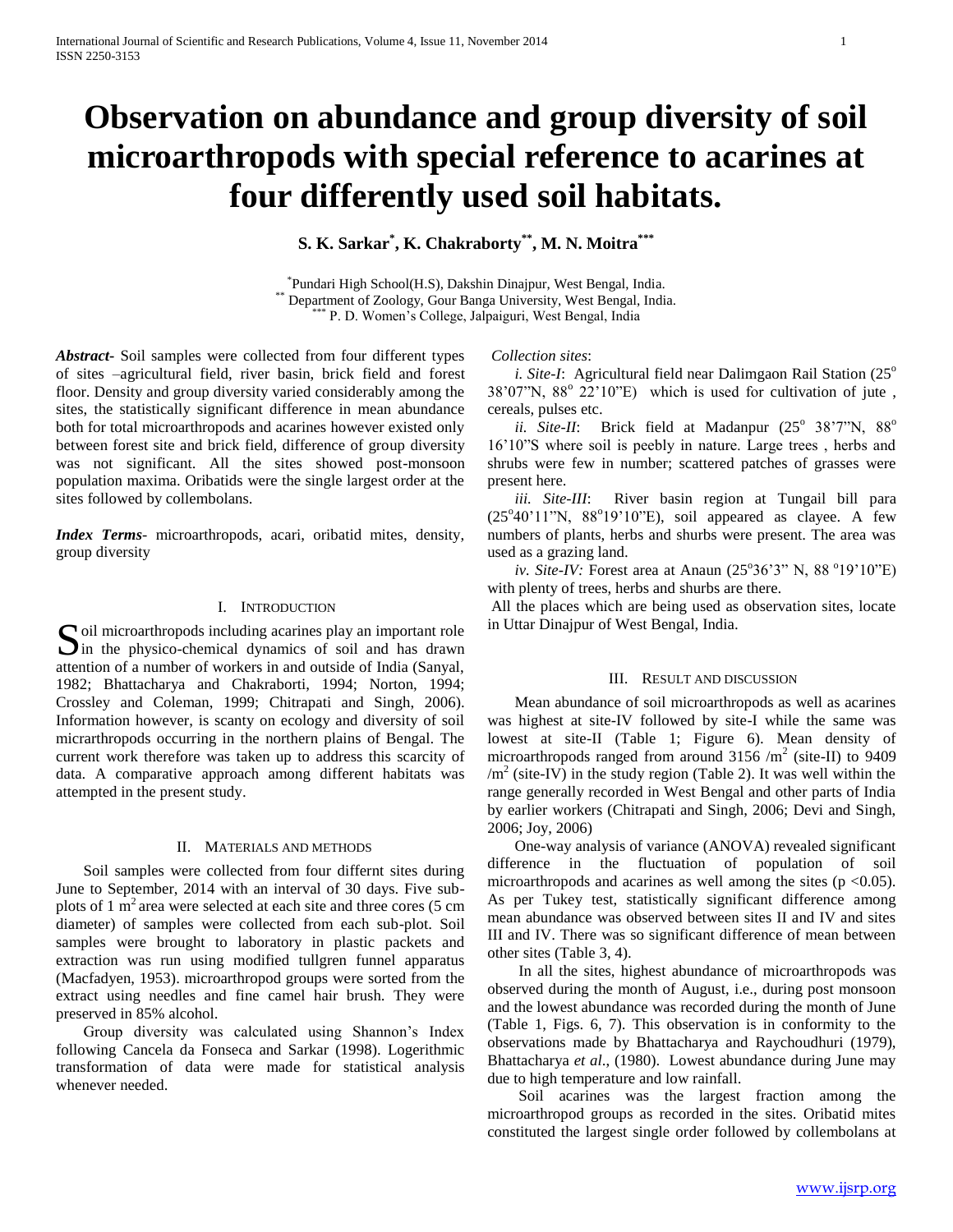the sites (Figures 1 - 4). They were the most abundant order among soil acarines and microarthropods as well. Similar observations were reported by workers like Sanyal (1981a, 1981b, 1982), Bhattacharya and Chakraborti (1994), Joy and Bhattacharya (1997), Cancela da Fonseca and Sarkar (1998), Ghosh and Roy (2004), Chitrapati and Singh (2006) and Moitra *et al*., (2007).

 Among soil acarines, Mesostigmata was the second highest abundant group. Other two orders – Prostigmata and Astigmata were less numerous (Table 1). Though oribatids were highest in abundance at site-IV but mesostigmatids were most abundant at site-I. It is generally observed that most oribatid species are less tolerant to environmental or mechanical disturbances (Norton and Palmer 1991). Site-IV being a forest site, it was subjected to less disturbance while site-I was located in the vicinity of railway tracks.

 Fluctuation (coefficient of variation) of abundance of microarthropod population was highest at site-IV while the same for acarines was highest at site-II (Table 2). Environmental harashness of site-II might be responsible for high fluctuation of acarines. Relative abundance of orders of mites other than Oribatida was highest at site-II. Though oribatids have relatively a long life span but other groups often show a rapid rise and fall of abundance as per the environment and have shorter life span (Philips, 1990; Norton, 1994; Crossley and Coleman, 1999; Behan-Pelletier). High relative abundance of oribatids at forest site and other mites groups at site-II collectively might have contributed in such observation.

 Group diversity, which basically varied upon evenness as the number of group made fixed, was relatively high at site-IV. The lowest value also, interestingly, was recorded at site-IV in the month of July (Fig. 5). It might be due to high relative abundance of oribatids at this site. Group diversity did not vary significantly from one site to another (Table 5). Observation however might be different had the calculation included all the orders available at each site.

 Further investigation for longer duration is needed to critically assess the scenario, the spatial and the temporal changes in the edaphic environs in the region.

#### **REFERENCES**

- [1] Behan-Pelletier, VM. 2003. Acari and Collembola biodiversity in Canadian agricultural soils. Can. J. Soil Sci., 83: 279–288.
- [2] Bhattacharya T, Bhattacharya J, Banerjee R. 1980. A preliminary survey of the effect of smoke emission from a husking mill on the soil microarthropods.Newsletter, Soil Biology & Ecology, 1(2): 15-17.
- [3] Bhattacharya T, Chakraborti P. 1994. Community structure of soil Oribatida of a young Rubber plantation and an adjacent waste land in Tripura (India). In : Advances in Ecology and Environmental Science. PC Mishra, N Behera, BK Senapati, BC Guru (eds). pp. 65-77.
- [4] Bhattacharya T, Raychoudhuri DN. 1979. Monthly variation in the density of soil microarthropods in relation to some climatic and edaphic factors. Entemon, 4(4): 313-18.
- [5] Cancela da Fonseca JP, Sarkar S. 1998. Soil microarthropods in two different managed ecological systems (Tripura, India). Applied Soil Ecology, 9: 105-107.
- [6] Chitrapati C, Singh TB. 2006. The role of abiotic factors in the distributional patterns of acarina and collembola in the sub-tropical forest ecosystem of Manipur. Indian. J. Environ. & Ecoplan, 12(1): 39-45.
- [7] Crossley DA(Jr), Coleman DC. 1999. Microarthropods. In: Handbook of Soil Science. ME Sumner (ed). CRC Press, Boca Raton. pp. C-59 - C-65.
- [8] Devi KL, Singh TB. 2006. Population fluctuation of soil mites in relation to some important abiotic factors in the pine forest ecosystem in Manipur, N. E. India. J. Curr. Sci., 9(2): 673 – 678.
- [9] Ghosh TC, Roy S. 2004. Distribution and diversity of acarina community three tea gardens at different altitudes of Darjeeling Himalayas. Proc. Zool. Soc. Calcutta, 57: 87-93.
- [10] Joy S, Bhattacharya T. 1997. A qualitative and quantitative survey of soil inhabiting cryptostigmatid mites in four contrasting sites of Shantiniketan, West Bengal. In: Proceedings of Second Oriental Entomology Symposium, TN Anaathakrishnan (ed). Madras, pp. 75-76.
- [11] Joy VC. 2006. Biodiversity and the biomarker potential of soil fauna. In: Biodiversity and Biotechnology. S Ray, AK Ray (eds). New Central book agency, Kolkata, pp. 114-124.
- [12] MacFadyen A. 1953. Notes on methods for the extraction of small soil arthropods. J. Animal Ecol., 22: 65- 77.
- [13] Moitra MN, Sanyal AK, Chakrabarti S. 2007. Variation of group diversity in soil microarthropod community at different altitudes in the Darjeeling Himalayas, West Bengal, India. J. Environ & Sociobiol., 4(2): 163-168.
- [14] Norton RA. 1994. Evolutionary aspects of oribatid mite life histories and consequence for the origin of Astigmata. In: Mites: Ecological and Evolutionary Studies of Life-History Patterns. MA Houk (ed). Chapman and Hall, New York, pp. 99-135.
- [15] Philips JR. 1990. Acarina: Astigmata (Acaridida). In: Soil biology guide. DL Dindal (ed). Wiley & Sons, New York, NY, pp. 757–778.
- [16] Sanyal AK. 1982. Soil oribatid mites and their relation with soil factors in West Bengal, J. Soil Biol, Ecol., 2(1): 8-17.
- [17] Sanyal AK.1981a. Ecology of soil oribatid mites in an uncultivated field of gangetic delta of West Bengal in relation to soil pH and salinity. In: Progress in soil Biology and Ecology in India. GK Veeresh (ed). UAS Tech. series No. 37: 107- 112.
- [18] Sanyal AK.1981b. Qualitative and quantitative composition of Oribatei in gangetic delta of West Bengal in relation to edaphic factors. Bull. Zool. Surv. India, 4(3): 295-307.

#### AUTHORS

**First Author-** Swadesh Kumar Sarkar, M. Sc., Teacher, Pundari High School (H.S), Dakshin Dinajpur, West Bengal, India. E-mail: swadeshsarkar4@gmail.com

**Second Author-** Kaushik Chakraborty, M. Sc., Ph. D., Assistant Professor, Department of Zoology, Gour Banga University, West Bengal, India, E-mail: kaushik\_apdcollege@rediffmail.com **Third Author-** Manabendra Nath Moitra, M. Sc., Ph. D., Assistant Professor, P. D. Women's College, Jalpaiguri, West Bengal, India, E-mail: manab.moitra@gmail.com

**Correspondence Author**- Manabendra Nath Moitra, E-mail: manab.moitra@gmail.com, (+91) 9831592641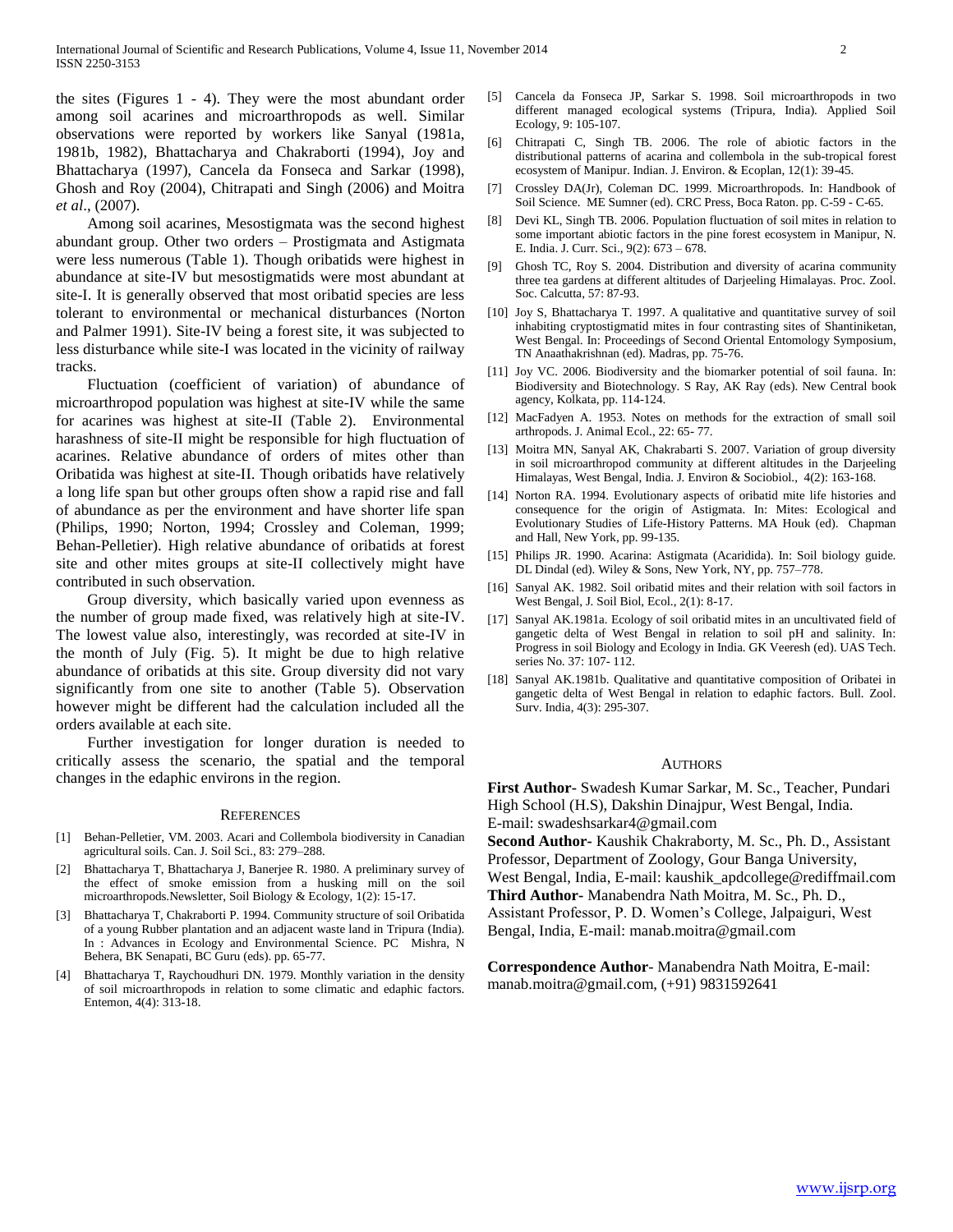| Site-I         |                 |                  |                 |                  |                 |                 |                  |
|----------------|-----------------|------------------|-----------------|------------------|-----------------|-----------------|------------------|
| <b>Months</b>  | Oribatida       | Mesostigmata     | Prostigmata     | <b>Astigmata</b> | Collembola      | <b>Others</b>   | <b>Total</b>     |
| June           | 4.40            | 1.73             | $\Omega$        | $\Omega$         | 2.33            | 1.93            | 10.40            |
| July           | 7.93            | 2.93             | 0.27            | $\overline{0}$   | 5.13            | 3.53            | 19.80            |
| August         | 7.20            | 3.13             | 0.07            | 0.07             | 3.87            | 7.27            | 21.60            |
| September      | 5.80            | 4.07             | $\Omega$        | $\mathbf{0}$     | 5.07            | 2.87            | 17.80            |
| $Mean \pm SE$  | $6.33 \pm 0.78$ | $2.97 \pm 0.48$  | $0.09 \pm 0.06$ | $0.02 \pm 0.02$  | $4.1 \pm 0.66$  | $3.9 \pm 1.17$  | $17.4 \pm 2.46$  |
| Site-II        |                 |                  |                 |                  |                 |                 |                  |
| June           | 0.87            | 1.27             | $\overline{0}$  | $\overline{0}$   | 0.47            | 0.73            | 3.33             |
| July           | 1.73            | 0.67             | 0.07            | $\overline{0}$   | 2.00            | 1.67            | 6.13             |
| August         | 2.73            | 2.27             | 0.07            | $\mathbf{0}$     | 1.53            | 1.40            | 8.00             |
| September      | 1.93            | 1.07             | $\Omega$        | $\overline{0}$   | 1.47            | 2.87            | 7.33             |
| $Mean + SE$    | $1.82 + 0.38$   | $1.32 \pm 0.34$  | $0.04 \pm 0.02$ | $\blacksquare$   | $1.37 \pm 0.32$ | $1.67 \pm 0.45$ | $6.2 \pm 1.03$   |
| Site-III       |                 |                  |                 |                  |                 |                 |                  |
| June           | 1.67            | 1.6              | $\Omega$        | $\mathbf{0}$     | $\overline{2}$  | 1.13            | 6.4              |
| July           | 2.6             | 1.33             | 0.07            | $\overline{0}$   | 1.6             | 2.93            | 8.53             |
| August         | 3.67            | 2.87             | $\mathbf{0}$    | $\overline{0}$   | 4.2             | $\overline{2}$  | 12.73            |
| September      | 2.27            | 1.27             | 0.07            | $\overline{0}$   | 1.27            | 2.87            | 7.73             |
| Mean± SE       | $2.55 \pm 0.42$ | $1.77 \pm 0.37$  | $0.04 \pm 0.02$ | $\blacksquare$   | $2.27 \pm 0.66$ | $2.23 \pm 0.42$ | $8.85 \pm 1.37$  |
| Site-IV        |                 |                  |                 |                  |                 |                 |                  |
| June           | 4.87            | 2.27             | 0.27            | $\mathbf{0}$     | 3.67            | 1.93            | 13               |
| July           | 6.87            | 1.47             | 0.07            | $\theta$         | 4.07            | 3.53            | 16               |
| August         | 9.8             | 4.33             | 0.53            | 0.07             | 5.8             | 7.27            | 27.8             |
| September      | 6.2             | 3                | $\overline{0}$  | $\Omega$         | 5.07            | 2.87            | 17.13            |
| <b>Mean±SE</b> | $6.93 \pm 1.04$ | $2.77 \pm 0.607$ | $0.22 \pm 0.12$ | $0.02 \pm 0.02$  | $4.65 \pm 0.48$ | $3.9 \pm 1.17$  | $18.48 \pm 3.23$ |

**Table 1: Mean abundance of different groups of microarthropods at collection (individual / core).**

(SE = Standard Error)

**Table 2: Mean density (individuals/ m<sup>2</sup> ) and fluctuation of total soil microarthropods and acarines at different sites.**

|                                 |                    | Site-I             | Site-II           | Site-III          | Site-IV            |
|---------------------------------|--------------------|--------------------|-------------------|-------------------|--------------------|
|                                 | Density $(\pm SE)$ | $8858.17 \pm 1252$ | $3156.36 \pm 525$ | $4505.45\pm696$   | $9409.68 \pm 1642$ |
| microarthropods<br><b>Total</b> | <b>CV</b>          | 26.61              | 33.23             | 30.9              | 37.07              |
|                                 | Density $(\pm SE)$ | $4785.45 \pm 570$  | $1612.12\pm335$   | $2214.54 \pm 378$ | 5056.96±836        |
| cari                            | CV                 | 23.82              | 41.56             | 34.18             | 33.06              |

 $(SE = Standard Error; CV = Coefficient of variation)$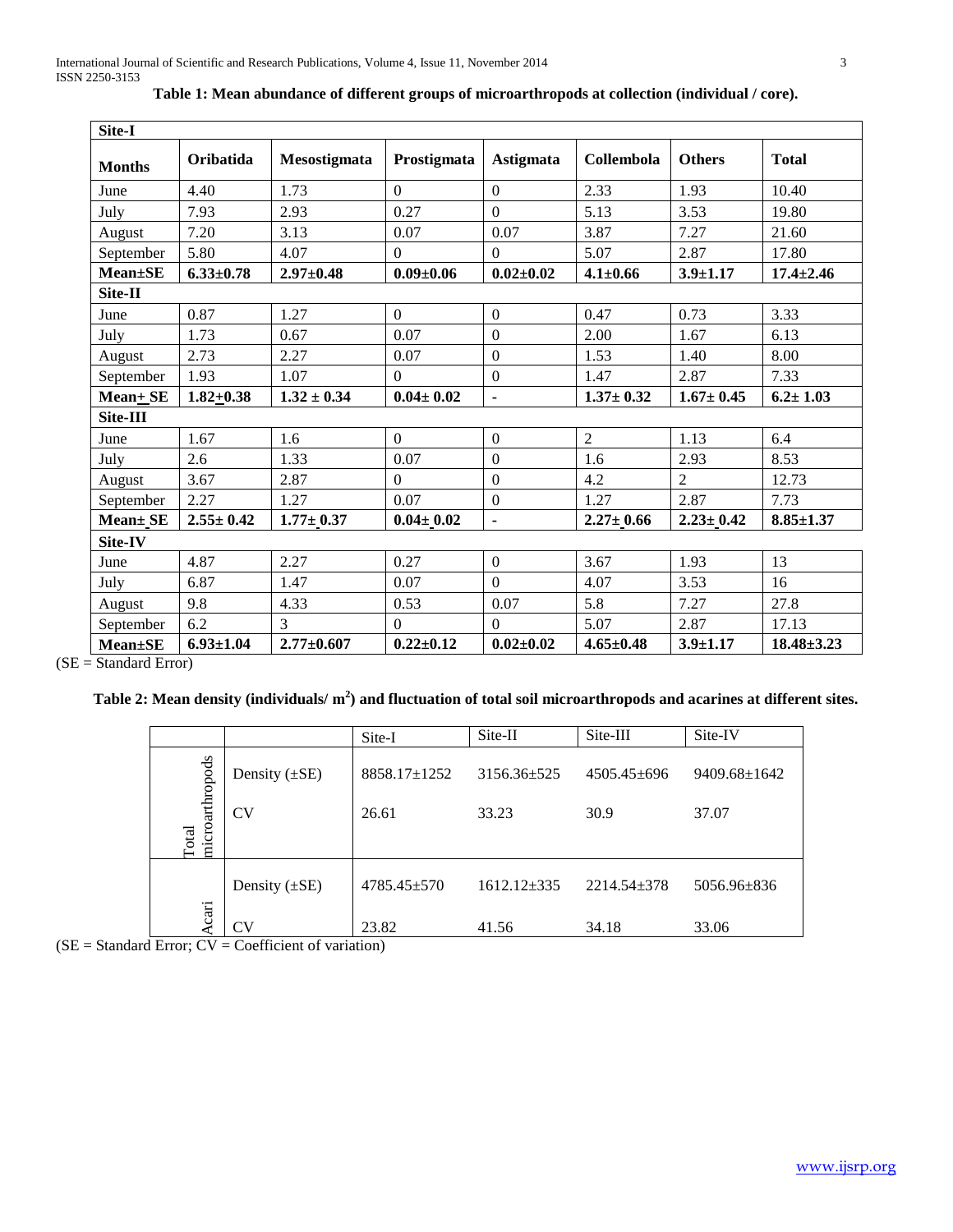International Journal of Scientific and Research Publications, Volume 4, Issue 11, November 2014 4 ISSN 2250-3153

| Table 3: One-way ANOVA for microarthropods and acarine populations at different sites. |  |  |
|----------------------------------------------------------------------------------------|--|--|
|                                                                                        |  |  |

| DF      | SS           |                                                        |                                                                                                                                                         |                                                                                                               |                                                                                                                                                           |                                                                                                                                                                                                                                                                    |
|---------|--------------|--------------------------------------------------------|---------------------------------------------------------------------------------------------------------------------------------------------------------|---------------------------------------------------------------------------------------------------------------|-----------------------------------------------------------------------------------------------------------------------------------------------------------|--------------------------------------------------------------------------------------------------------------------------------------------------------------------------------------------------------------------------------------------------------------------|
|         |              |                                                        |                                                                                                                                                         |                                                                                                               |                                                                                                                                                           |                                                                                                                                                                                                                                                                    |
|         |              |                                                        |                                                                                                                                                         |                                                                                                               |                                                                                                                                                           |                                                                                                                                                                                                                                                                    |
|         |              |                                                        |                                                                                                                                                         |                                                                                                               |                                                                                                                                                           |                                                                                                                                                                                                                                                                    |
|         |              |                                                        |                                                                                                                                                         |                                                                                                               |                                                                                                                                                           |                                                                                                                                                                                                                                                                    |
|         |              |                                                        |                                                                                                                                                         |                                                                                                               |                                                                                                                                                           |                                                                                                                                                                                                                                                                    |
| Level N |              |                                                        |                                                                                                                                                         |                                                                                                               |                                                                                                                                                           |                                                                                                                                                                                                                                                                    |
|         |              |                                                        |                                                                                                                                                         |                                                                                                               |                                                                                                                                                           |                                                                                                                                                                                                                                                                    |
|         |              |                                                        |                                                                                                                                                         |                                                                                                               |                                                                                                                                                           |                                                                                                                                                                                                                                                                    |
|         |              |                                                        |                                                                                                                                                         |                                                                                                               |                                                                                                                                                           |                                                                                                                                                                                                                                                                    |
|         |              |                                                        |                                                                                                                                                         |                                                                                                               |                                                                                                                                                           |                                                                                                                                                                                                                                                                    |
|         |              |                                                        |                                                                                                                                                         |                                                                                                               |                                                                                                                                                           |                                                                                                                                                                                                                                                                    |
|         |              |                                                        |                                                                                                                                                         |                                                                                                               |                                                                                                                                                           |                                                                                                                                                                                                                                                                    |
|         |              |                                                        |                                                                                                                                                         |                                                                                                               |                                                                                                                                                           |                                                                                                                                                                                                                                                                    |
|         | Source<br>DF | Total 15 5.230<br>Site-II 4<br>Pooled StDev = $0.3171$ | Analysis of Variance for tm<br>One-way ANOVA: Acari versus sites<br>Analysis of Variance for Acari<br>Error 12 1.207 0.101<br>Site-I 4 4.9233<br>3.8035 | One-way ANOVA: Total microarthropods versus Sites<br>SS MS<br>MS —<br>Mean StDev<br>0.2722<br>4 4.9678 0.3005 | $\mathbf{F}$ and $\mathbf{F}$<br>$\mathbb{P}$<br>Sites 3 3.441 1.147 10.17 0.001<br><b>E</b> P<br>Site 3 4.023 1.341 13.34 0.000<br>$0.3782$ $(----+---)$ | Error 12 1.354 0.113<br>Individual 95% CIs For Mean<br>Based on Pooled StDev<br>---+---------+---------+--------+---<br>$(----+---)$<br>Site-III $4$ $4.1400$ $0.3079$ $(----+---)$<br>$(----+---)$<br>---+---------+---------+--------+---<br>3.60 4.20 4.80 5.40 |

 $DF = Degree$  of Freedom,  $SS = Sum$  of square,  $MS = Mean$  square,  $F = F$  statistics,  $StDev = Standard$ deviation, CIs = Confidence Intervals

 [Individual confidence intervals given in dotted line indicate (with 95% confidence) the probable range of occurrence of the mean. The asterix in the middle of the line marks the present mean. The ranges of mean within parentheses not overlapping implies that those means are different]

|  |  |  |  |  | Table 4: Tukey's pairwise comparisons for total microarthropods and soil acarines |  |  |  |  |  |  |  |  |  |  |  |
|--|--|--|--|--|-----------------------------------------------------------------------------------|--|--|--|--|--|--|--|--|--|--|--|
|--|--|--|--|--|-----------------------------------------------------------------------------------|--|--|--|--|--|--|--|--|--|--|--|

| Total microarthropods   |        |                                                         |                         | Soil acarines           |        |                                                            |           |  |
|-------------------------|--------|---------------------------------------------------------|-------------------------|-------------------------|--------|------------------------------------------------------------|-----------|--|
|                         |        |                                                         | Site-I Site-II Site-III |                         |        | Site-I Site-II Site-III                                    |           |  |
| $Site-TI \qquad 0.3421$ | 1.7528 |                                                         |                         | $Site-TI \qquad 0.4539$ | 1.7857 |                                                            |           |  |
| Site-III $-0.0330$      |        | $-1.0805$<br>1.3777 0.3303                              |                         | Site-III 0.1173 -1.0025 |        | 1.4492 0.3294                                              |           |  |
|                         |        | $Site-TV -0.7614 -1.8089$<br>$0.6493 - 0.3981 - 0.0230$ | $-1.4338$               |                         |        | Site-IV $-0.7104$ $-1.8302$ $-1.4937$<br>$0.6214 - 0.4984$ | $-0.1618$ |  |

|  |  |  | Table 5: t test for comparing group diversity of different sites. |  |  |
|--|--|--|-------------------------------------------------------------------|--|--|
|--|--|--|-------------------------------------------------------------------|--|--|

|            | Site-I                | Site-II       | Site-III |
|------------|-----------------------|---------------|----------|
| Site-II    | $-1.51_{\text{(ns)}}$ |               |          |
| $Site-III$ | $-1.25_{\text{(ns)}}$ | $0.64_{(ns)}$ |          |
| Site-IV    | $-0.38_{\text{(ns)}}$ | $0.29_{(ns)}$ | (ns)     |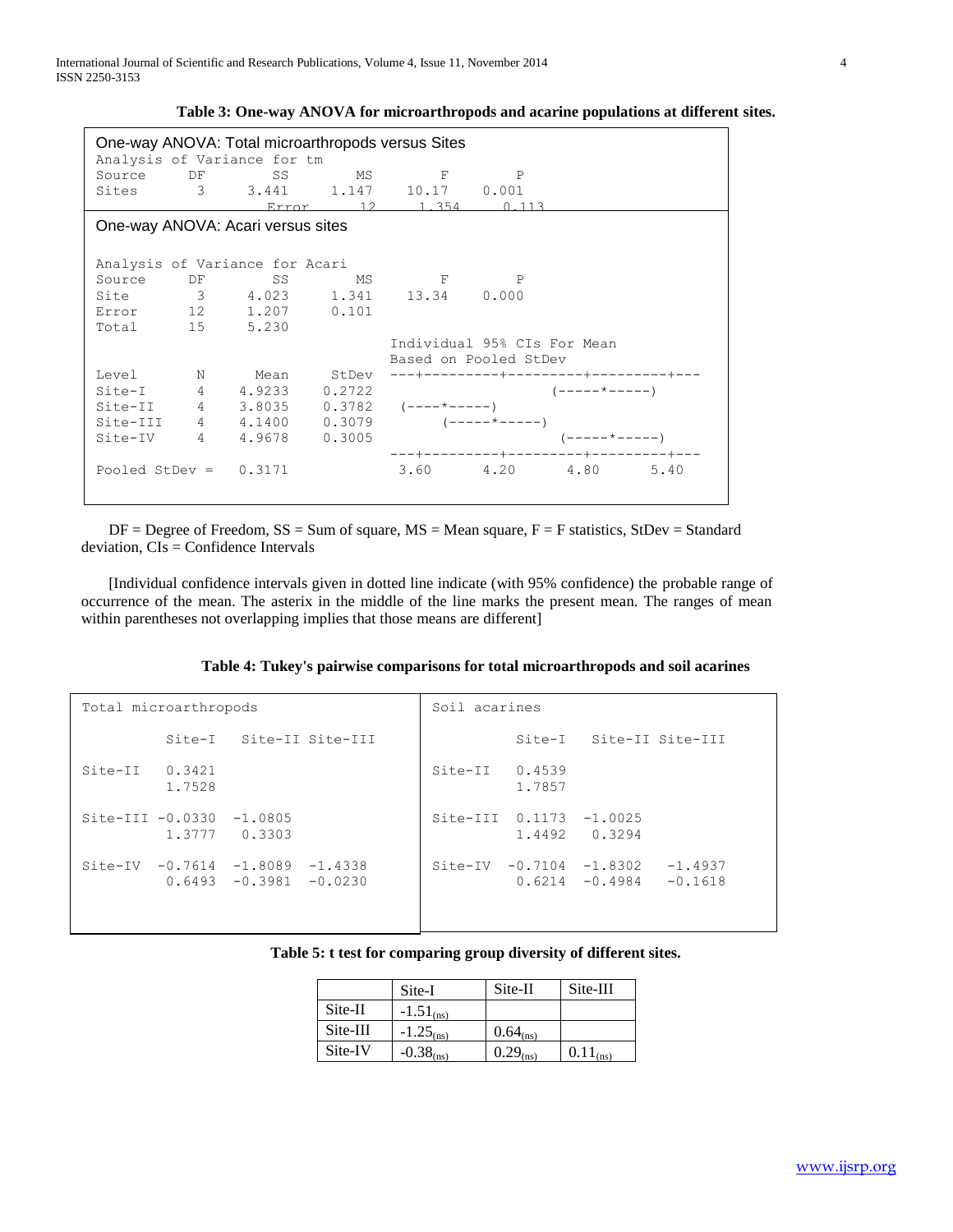

**Figure 1: Relative abundance (%) of four major groups of microarthropods at site- I**



**Figure 2: Relative abundance (%) of four major groups of microarthropods at site-II.**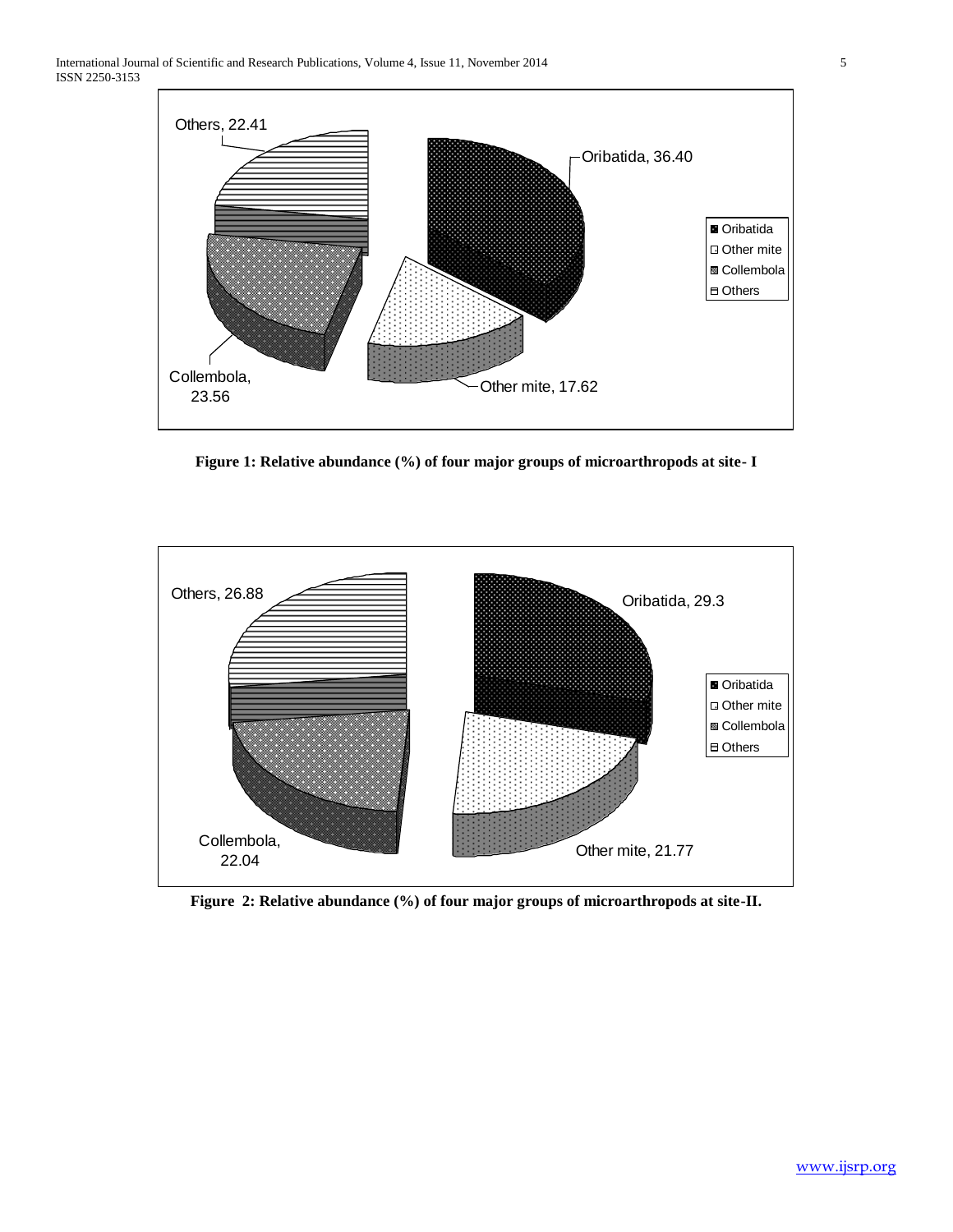

**Figure 3: Relative abundance (%) of four major groups of microarthropods at site-III.**



**Figure 4: Relative abundance of four major groups of microarthropods at site-IV.**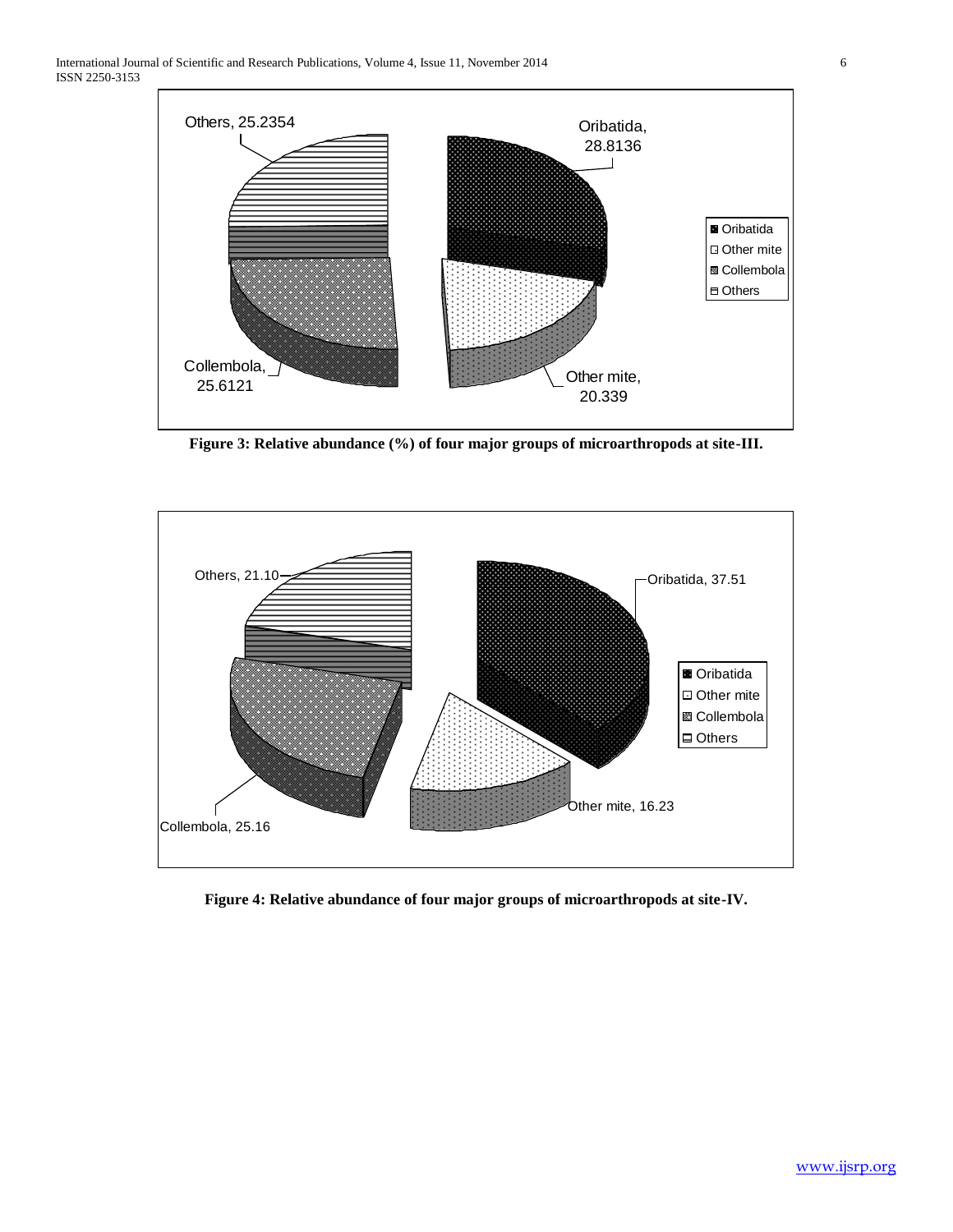

**Figure 5: Variation of group diversity of soil microarthropods at different sites.**



**Figure 6: Monthly fluctuation of density (individual/m<sup>2</sup> ) of soil microarthropods at different sites.**